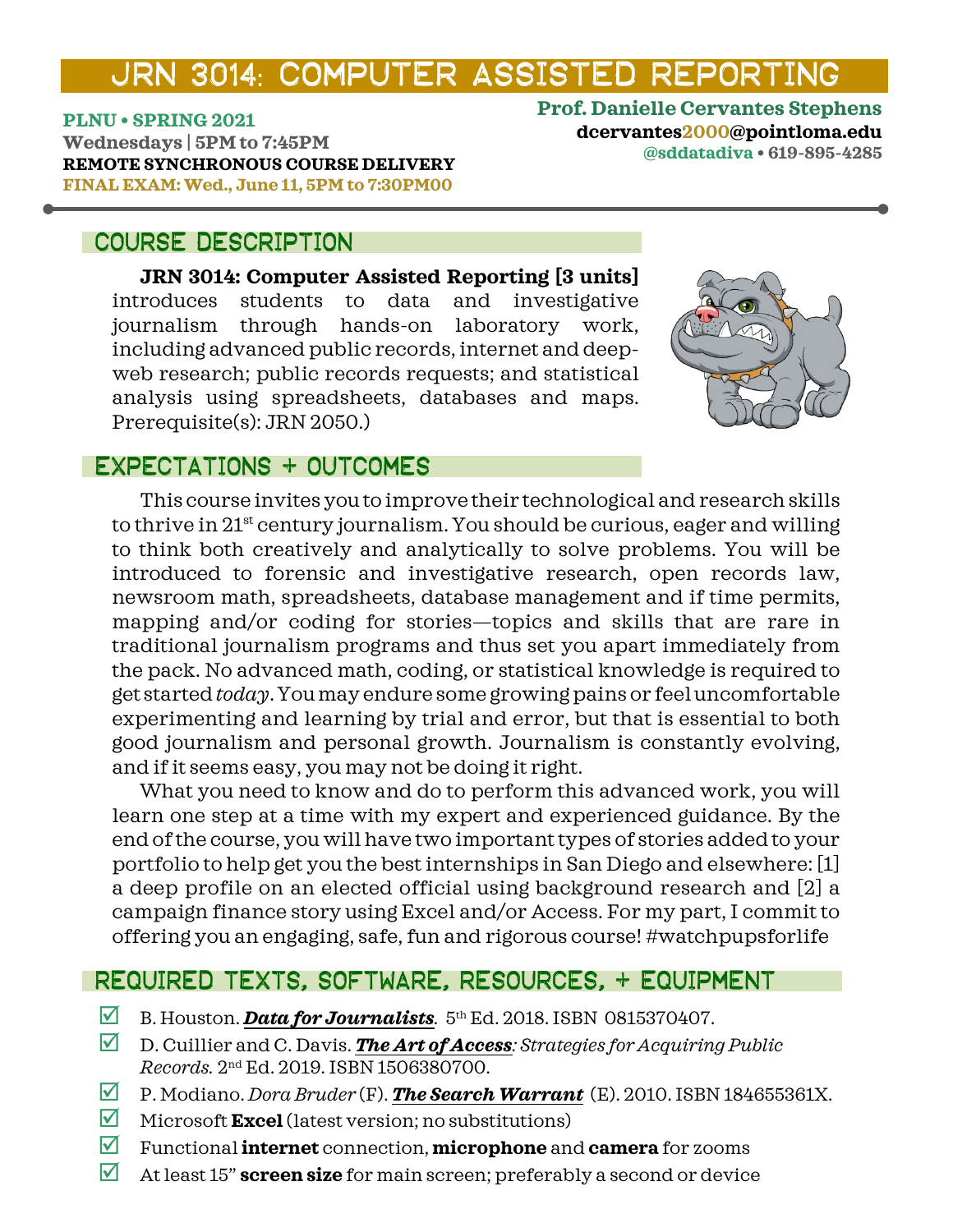### grading PRACTICES + POLICIES

|                                                                                                                                                 |                   |                            |                                   | <b>Grade Composition</b>                                                                                                  |                          |                            |  |
|-------------------------------------------------------------------------------------------------------------------------------------------------|-------------------|----------------------------|-----------------------------------|---------------------------------------------------------------------------------------------------------------------------|--------------------------|----------------------------|--|
| <b>Quizzes</b><br><b>Public Records Request</b><br><b>Bulletproofing Exercise</b><br><b>Investigative Memo/Story</b><br><b>Excel Memo/Story</b> |                   |                            | 25%<br>10%<br>10 %<br>15%<br>10 % | <b>In-Class Activities, Labs</b><br><b>Final Exam</b><br><b>Participation/Attendance</b><br><b>Extra Credit Potential</b> |                          | 10 %<br>10 %<br>10%<br>10% |  |
|                                                                                                                                                 |                   |                            | <b>Grade Ranges</b>               |                                                                                                                           |                          |                            |  |
| 95-100%<br>$A - 90 - 94\%$                                                                                                                      | $B+$<br>в<br>$B-$ | 87-89%<br>84-86%<br>80-83% | $C+$<br>C<br>C-                   | 77-79%<br>74-76%<br>70-73%                                                                                                | $\mathbf{D}+$<br>D<br>D- | 67-69%<br>64-66%<br>60-63% |  |

#### **Attendance & Participation Policy**

Regular attendance at all classes is considered essential to optimum academic achievement. I will use tools to measure your attendance, participation and engagement in the course. This course will be taught and learned remotely. **Synchronous on-camera participation at weekly Zoom meetings is required for this course.**

Because we are on schedule that reduces our number of Wednesday meetings by two weeks, **two [2] or more absences** may result in your de-enrollment without proper documentation from the DRC. **Three [3] or more absences** may result in you failing the course. Please communicate with me about any challenges that are impeding your attendance or participation, and we will be able to avoid a crisis.

If you are absent and miss a quiz, group activities, or lab work, there are **no makeups**, and your scores for that day will be a zero unless you have a doctor's note or exemption.

**Detailed information on PLNU's class attendance policy is available online: [PLNU](https://catalog.pointloma.edu/content.php?catoid=46&navoid=2650#Class_Attendance)  [Class Attendance Policy.](https://catalog.pointloma.edu/content.php?catoid=46&navoid=2650#Class_Attendance)**

#### **Extra Credit Policy**

**You can earn as much as a 10% boost overall between a number of extra credit opportunities.** There's one catch: to be eligible for extra credit, you need to maintain at least a C- in the course (70% average or higher), and you can have no more than one [1] unexcused absence.

I do not drop grades wholesale, but **I use several other strategies to determine the most generous calculation of your grade.**I am on your side and genuinely desire that you succeed and be proud of your work in this class this semester. Your honest effort and positive attitude may make all the difference when I consider these variables or if you are hovering between grades (e.g. B+/A- or B/B+). Extra credit counts only if you participate in class and turn in your regular assignments. Extra credit is a grade enhancer, not a substitution for missed work.It offers some grace if you have a "bad" day, or if you want to keep improving on an already good effort(for those perfectionists out there!), but it won't solve catastrophic situations if you get behind in your work.

#### **Cheating**

**Don't test me.** Now more than ever our profession and audiences crave the highest ethical and truth standards. Investigative and data journalism require even higher standards for accuracy and ethics. I have a zero tolerance policy for cheating, plagiarism, or shortcuts that matches current professional standards and best practices. Review our University Academic Honestythat outlines the myriad ways in which gaming the system is a very bad idea for you: **[PLNU Academic Honesty Policies & Definitions](https://catalog.pointloma.edu/content.php?catoid=49&navoid=2783)**.

#### **Academic Accommodations**

If you have a diagnosed disability, please contact PLNU's Disability Resource Center (DRC) within the first two weeks of class to demonstrate need and to register for accommodation by phone at 619-849-2486 or by e-mail at **[DRC@pointloma.edu](mailto:DRC@pointloma.edu)**. See the DRC website for additional information: **[Disability Resource Center](https://www.pointloma.edu/offices/disability-resource-center)**.